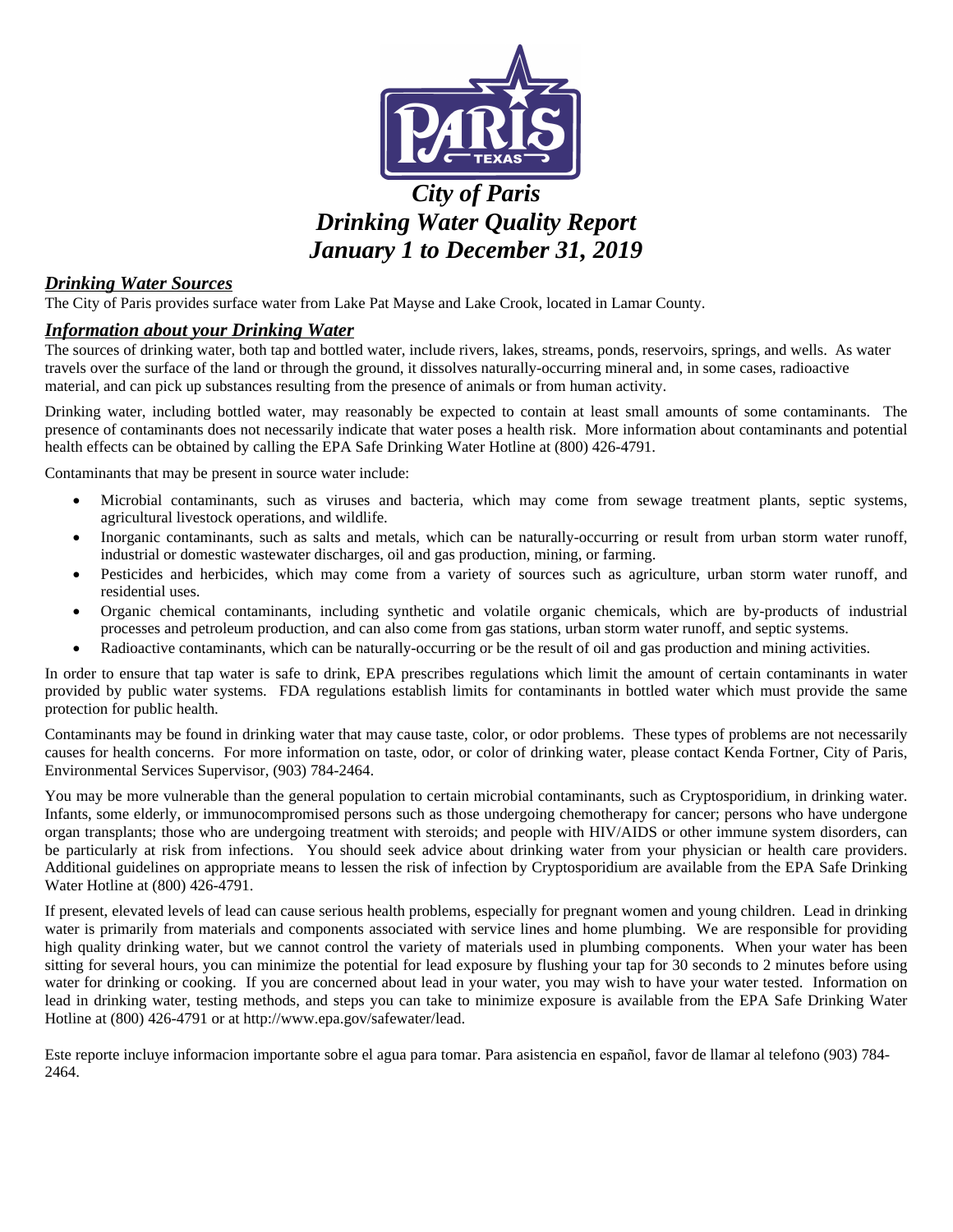# *Definitions and Abbreviations*

The following tables contain scientific terms and measures, some of which may require explanation.

Action Level: The concentration of a contaminant which, if exceeded, triggers treatment or other requirements which a water system must follow.

**Action Level Goal (ALG):** The level of a contaminant in drinking water below which there is no known or expected risk to health. ALGs allow for a margin of safety.

**Avg:** Regulatory compliance with some MCLs are based on running annual average of monthly samples.

Level 1 Assessment: A Level 1 assessment is a study of the water system to identify potential problems and determine, if possible, why total coliform bacteria have been found in our water system.

**Maximum Contaminant Level or (MCL):** The highest level of a contaminant that is allowed in drinking water. MCLs are set as close to the MCLGs as feasible using the best available treatment technology.

**Maximum Contaminant Level Goal or (MCLG):** The level of a contaminant in drinking water below which there is no known or expected risk to health. MCLGs allow for a margin of safety.

**Maximum Residual Disinfectant Level or MRDL:** The highest level of disinfectant allowed in drinking water. There is convincing evidence that addition of a disinfectant is necessary for control of microbial contaminants.

**Maximum Residual Disinfectant Level Goal or MRDLG:** The level of a drinking water disinfectant below which there is no known or expected risk to health. MRDLGs do not reflect the benefits of the use of disinfectants to control microbial contaminants.

**N/A:** Not applicable.

**NTU:** Nephelometric turbidity units, a measure of turbidity.

**pCi/L:** Picocuries per liter, a measure of radioactivity.

**ppb:** Micrograms per liter or parts per billion – or one ounce in 7,350,000 gallons of water.

**ppm:** Milligrams per liter or parts per million – or one ounce in 7,350 gallons of water.

**Treatment Technique or TT:** A required process intended to reduce the level of a contaminant in drinking water.

#### *Coliform Bacteria*

| <b>MCLG</b> | <b>Total</b><br>Coliform<br><b>MCL</b> | <b>Highest Number</b><br>of Positive<br><b>Samples</b> | <b>Fecal Coliform</b><br>or E. Coli MCL | <b>Total Number of Positive</b><br>E. Coli or Fecal Coliform<br><i>Samples</i> | <b>Violation</b> | <b>Likely Source of</b><br><b>Contamination</b> |
|-------------|----------------------------------------|--------------------------------------------------------|-----------------------------------------|--------------------------------------------------------------------------------|------------------|-------------------------------------------------|
|             |                                        |                                                        |                                         |                                                                                | N <sub>o</sub>   | Naturally present in<br>the environment.        |

## *Lead and Copper*

| <b>Constituent</b> | Date<br><b>Sampled</b>                                                                                                                  | <b>MCLG</b> | <b>Action</b><br>Level<br>(AL) | 90 <sup>th</sup><br>Percentile | Number of<br><b>Sites Over AL</b> | <b>Units</b> | <b>Violation</b> | <b>Likely Source of</b><br><b>Contamination</b>                                                                     |  |
|--------------------|-----------------------------------------------------------------------------------------------------------------------------------------|-------------|--------------------------------|--------------------------------|-----------------------------------|--------------|------------------|---------------------------------------------------------------------------------------------------------------------|--|
| Copper             | 2019                                                                                                                                    | 1.3         | 1.3                            | 0.15                           | $\overline{0}$                    | ppm          | No               | Erosion of natural<br>deposits; Leaching from<br>wood preservatives;<br>Corrosion of household<br>plumbing systems. |  |
| Lead               | 2019                                                                                                                                    | $\Omega$    | 15                             | 1.5                            | $\theta$                          | ppb          | No               | Corrosion of household<br>plumbing systems; Erosion<br>of natural deposits.                                         |  |
|                    | Monitoring is performed every<br>The City of Paris is on reduced monitoring for Lead and Copper due to historically low concentrations. |             |                                |                                |                                   |              |                  |                                                                                                                     |  |

three years.

#### *2019 Water Quality Test Results*

| <b>Disinfection By-</b><br><b>Products</b>                                                                                      | <b>Collection</b><br>Date | Average<br><b>Detected</b> | Range of<br><b>Individual</b><br><b>Samples</b> | <b>MCLG</b>              | <b>MCL</b> | <b>Units</b> | <b>Violation</b> | <b>Likely Source of</b><br><b>Contamination</b>  |
|---------------------------------------------------------------------------------------------------------------------------------|---------------------------|----------------------------|-------------------------------------------------|--------------------------|------------|--------------|------------------|--------------------------------------------------|
| Haloacetic Acids<br>(HAA5)                                                                                                      | 2019                      | 44                         | $29.5 - 56.7$                                   | No goal for<br>the total | 60         | ppb          | No.              | By-product of<br>drinking water<br>disinfection. |
| The value in the Average Detected column is the highest average of all HAA5 sample results collected at a location over a year. |                           |                            |                                                 |                          |            |              |                  |                                                  |
| Total<br>Trihalomethanes<br>(TTHM)                                                                                              | 2019                      | 70                         | $46.5 - 96.2$                                   | No goal for<br>the total | 80         | ppb          | No               | By-product of<br>drinking water<br>disinfection. |
| The value in the Average Detected column is the highest average of all TTHM sample results collected at a location over a year. |                           |                            |                                                 |                          |            |              |                  |                                                  |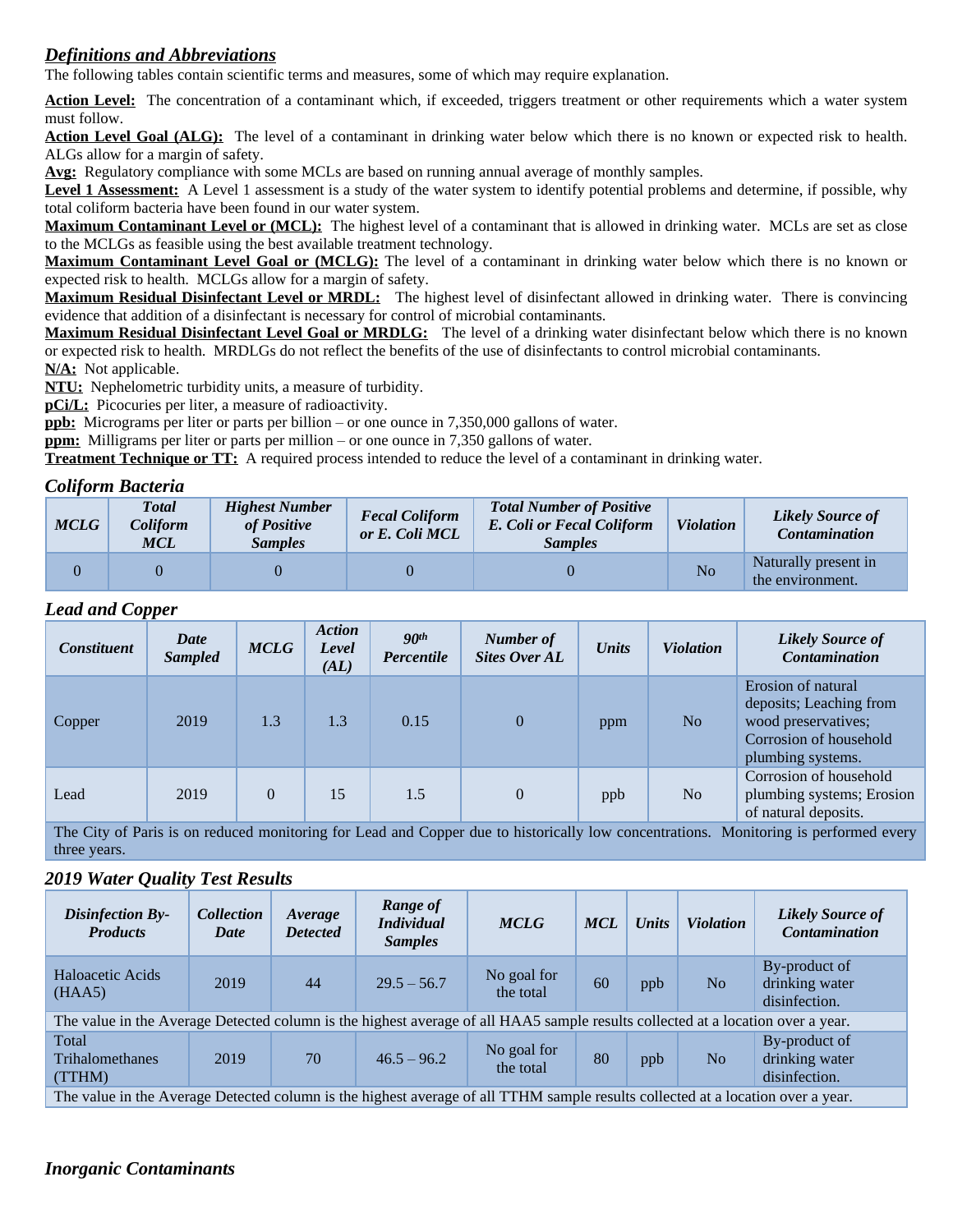| <b>Constituent</b>                          | <b>Collection</b><br><b>Date</b> | <b>Highest</b><br>Level<br><b>Detected</b> | <b>Range of</b><br><i>Individual</i><br><b>Samples</b> | <b>MCLG</b>    | <b>MCL</b>     | <b>Units</b> | <b>Violation</b> | <b>Likely Source of Contamination</b>                                                                                               |
|---------------------------------------------|----------------------------------|--------------------------------------------|--------------------------------------------------------|----------------|----------------|--------------|------------------|-------------------------------------------------------------------------------------------------------------------------------------|
| <b>Barium</b>                               | 2019                             | 0.036                                      | $0.036 - 0.036$                                        | 2              | $\overline{2}$ | ppm          | N <sub>o</sub>   | Discharge of drilling wastes;<br>Discharge from metal refineries;<br>Erosion of natural deposits.                                   |
| Fluoride                                    | 2019                             |                                            | $1.03 - 1.03$                                          | $\overline{4}$ | 4.0            | ppm          | N <sub>o</sub>   | Erosion of natural deposits;<br>Water additive which promotes<br>strong teeth; Discharge from<br>fertilizer and aluminum factories. |
| <b>Nitrate</b><br>(measured as<br>Nitrogen) | 2019                             | 0.252                                      | $0.252 - 0.252$                                        | 10             | 10             | ppm          | N <sub>o</sub>   | Runoff from fertilizer use;<br>Leaching from septic tanks,<br>sewage; Erosion of natural<br>deposits.                               |

# *Radioactive Contaminants*

| Constituent                | Collection<br>Date | <b>Highest Level</b><br><b>Detected</b> | Range of<br><i>Individual</i><br><i>Samples</i> | <b>MCLG</b> | <b>MCL</b> | <b>Units</b> | <b>Violation</b> | <b>Likely Source of</b><br><b>Contamination</b> |
|----------------------------|--------------------|-----------------------------------------|-------------------------------------------------|-------------|------------|--------------|------------------|-------------------------------------------------|
| Combined<br>Radium 226/228 | 1/09/2017          |                                         | $1.5 - 1.5$                                     |             |            | pCi/L        | No               | Erosion of natural<br>deposits.                 |

# *Synthetic organic contaminants including pesticides and herbicides*

| <b>Constituent</b> | Collection<br>Date | <b>Highest Level</b><br><b>Detected</b> | Range of<br><i>Individual</i><br><b>Samples</b> | <b>MCLG</b> | <b>MCL</b> | <b>Units</b> | <b>Violation</b> | Likely Source of<br><b>Contamination</b>    |
|--------------------|--------------------|-----------------------------------------|-------------------------------------------------|-------------|------------|--------------|------------------|---------------------------------------------|
| Atrazine           | 2019               | 0.4                                     | $0.4 - 0.4$                                     |             |            | ppb          | N <sub>o</sub>   | Runoff from herbicide<br>used on row crops. |

## *Disinfectant Residual*

| <b>Constituent</b> | Year | Average<br>Level | <b>Range of Levels</b><br><b>Detected</b> | <b>MRDL</b> | <b>MRDLG</b> | <b>Units</b> | <b>Violation</b> | <b>Source in Drinking</b><br>Water          |
|--------------------|------|------------------|-------------------------------------------|-------------|--------------|--------------|------------------|---------------------------------------------|
| Chloramine         | 2019 | 2.33             | 1.61-2.78                                 |             |              | ppm          | No               | Water additive used to<br>control microbes. |
| $\sim$ $\sim$      |      |                  |                                           |             |              |              |                  |                                             |

Chloramine residuals are collected in the distribution system daily.

# *Turbidity*

|                                | <b>Level Detected</b> | Limit (Treatment<br><i>Technique</i> ) | <b>Violation</b> | <b>Likely Source of Contamination</b> |  |
|--------------------------------|-----------------------|----------------------------------------|------------------|---------------------------------------|--|
| Highest single measurement     | 0.42 NTU              | 1 NTU                                  | No.              | Soil Runoff                           |  |
| Lowest Monthly % meeting limit | 98%                   | $0.3$ NTU                              | No               | Soil Runoff                           |  |

Turbidity is a measurement of the cloudiness of the water caused by suspended particles. We monitor it because it is a good indicator of water quality and the effectiveness of our filtration system and disinfectants.